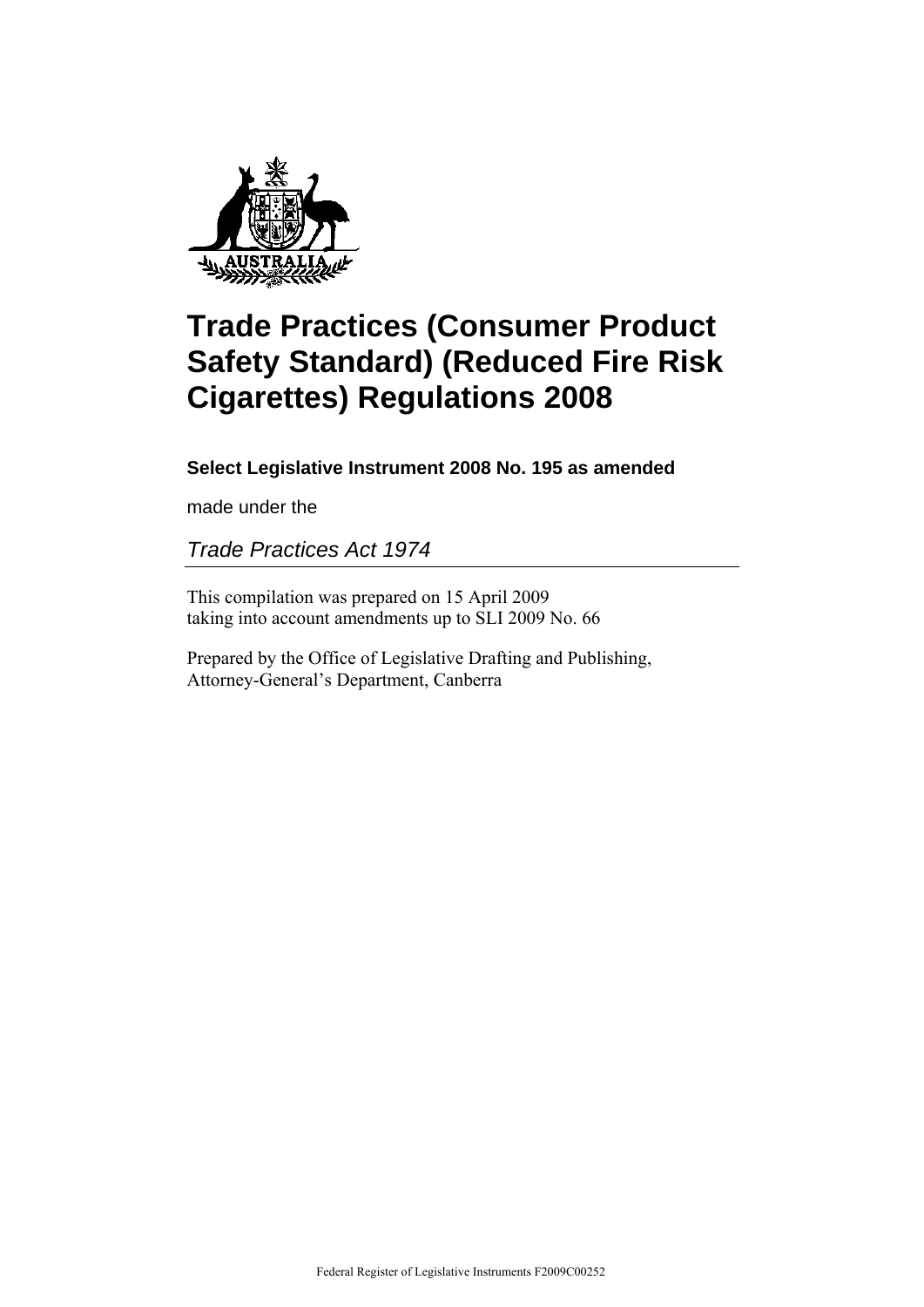#### Page

# **Contents**

| Part 1            |                | <b>Preliminary</b>                    |                |
|-------------------|----------------|---------------------------------------|----------------|
|                   | 1              | Name of Regulations [see Note 1]      | 3              |
|                   | $\overline{2}$ | Commencement [see Note 1]             | 3              |
|                   | 3              | Purpose                               | 3              |
|                   | 4              | Application                           | 3              |
|                   | 5              | Interpretation                        | 3              |
|                   | 6              | Different kinds of cigarettes         | 4              |
|                   | $\overline{7}$ | Retail package                        | 4              |
| Part 2            |                | <b>Safety standard for cigarettes</b> |                |
| <b>Division 1</b> |                | <b>Safety standard</b>                |                |
|                   | 8              | Safety standard                       | 6              |
|                   | 9              | Compliance with safety standard       | 6              |
| <b>Division 2</b> |                | <b>Performance requirements</b>       |                |
|                   | 10             | Performance requirements              | 6              |
| <b>Division 3</b> |                | <b>Testing requirements</b>           |                |
|                   | 11             | Testing standard                      | 7              |
|                   | 12             | <b>Testing requirements</b>           | $\overline{7}$ |
|                   | 13             | Lowered permeability bands            | $\overline{7}$ |
| <b>Division 4</b> |                | Packaging and marking requirements    |                |
|                   | 14             | Packaging and marking requirements    | 8              |
| <b>Notes</b>      |                |                                       | 9              |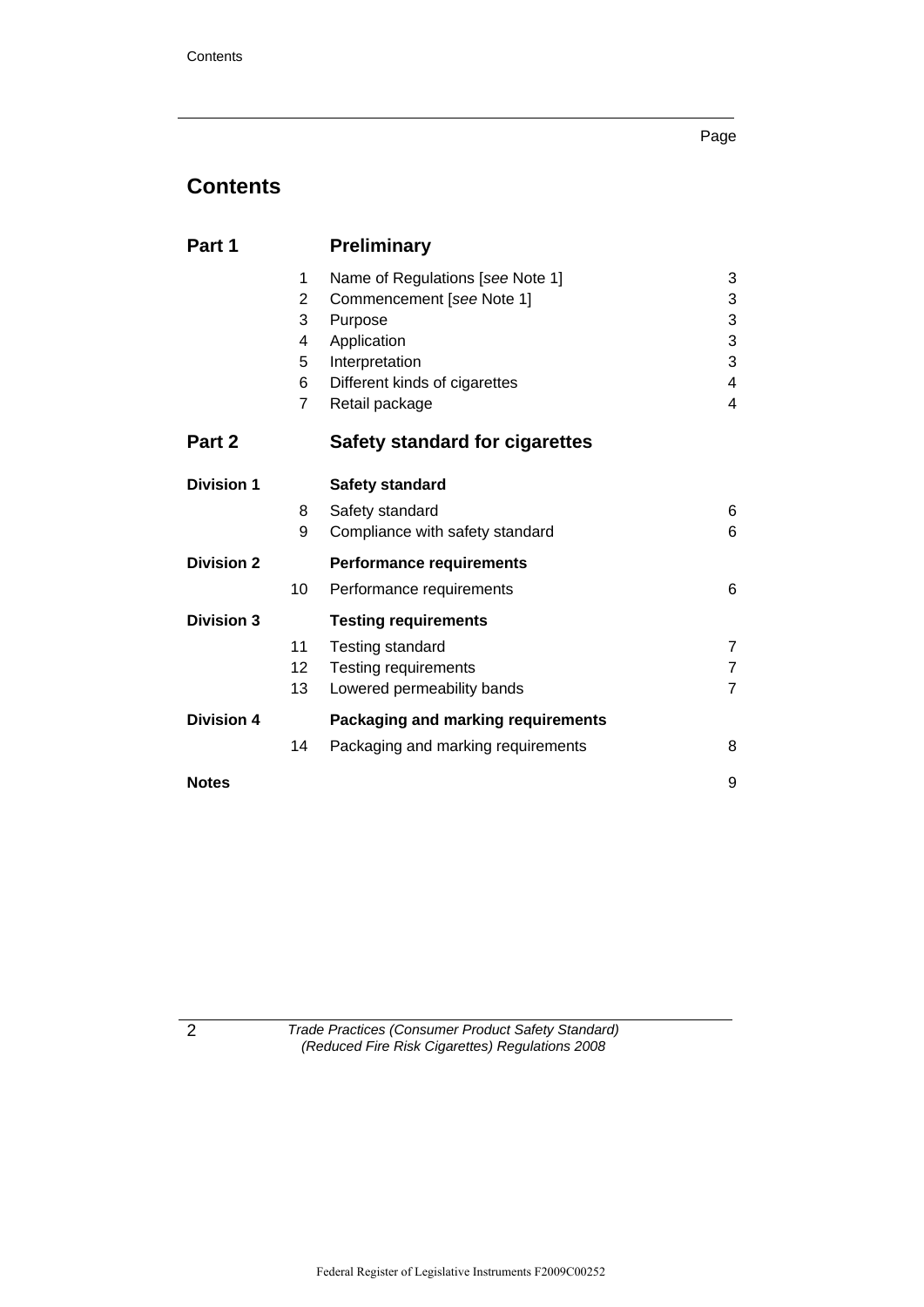# **Part 1** Preliminary

#### **1 Name of Regulations** [*see* Note 1]

 These Regulations are the *Trade Practices (Consumer Product Safety Standard) (Reduced Fire Risk Cigarettes) Regulations 2008*.

#### **2 Commencement** [*see* Note 1]

 These Regulations commence on the day after they are registered.

#### **3 Purpose**

 These Regulations prescribe a consumer product safety standard for cigarettes.

#### **4 Application**

- (1) On and after the day that occurs 18 months after the commencement of these Regulations, these Regulations apply to cigarettes that are:
	- (a) manufactured in Australia on or after that day; or
	- (b) imported into Australia on or after that day.
- (2) On and after the day that occurs 24 months after the commencement of these Regulations:
	- (a) these Regulations apply to all cigarettes manufactured in Australia, no matter when they were manufactured; and
	- (b) these Regulations apply to all cigarettes imported into Australia, no matter when they were imported.

#### **5 Interpretation**

In these Regulations:

*AS 4830—2007* means Australian Standard 4830—2007 entitled *Determination of the extinction propensity of cigarettes*

*Trade Practices (Consumer Product Safety Standard) (Reduced Fire Risk Cigarettes) Regulations 2008* 

3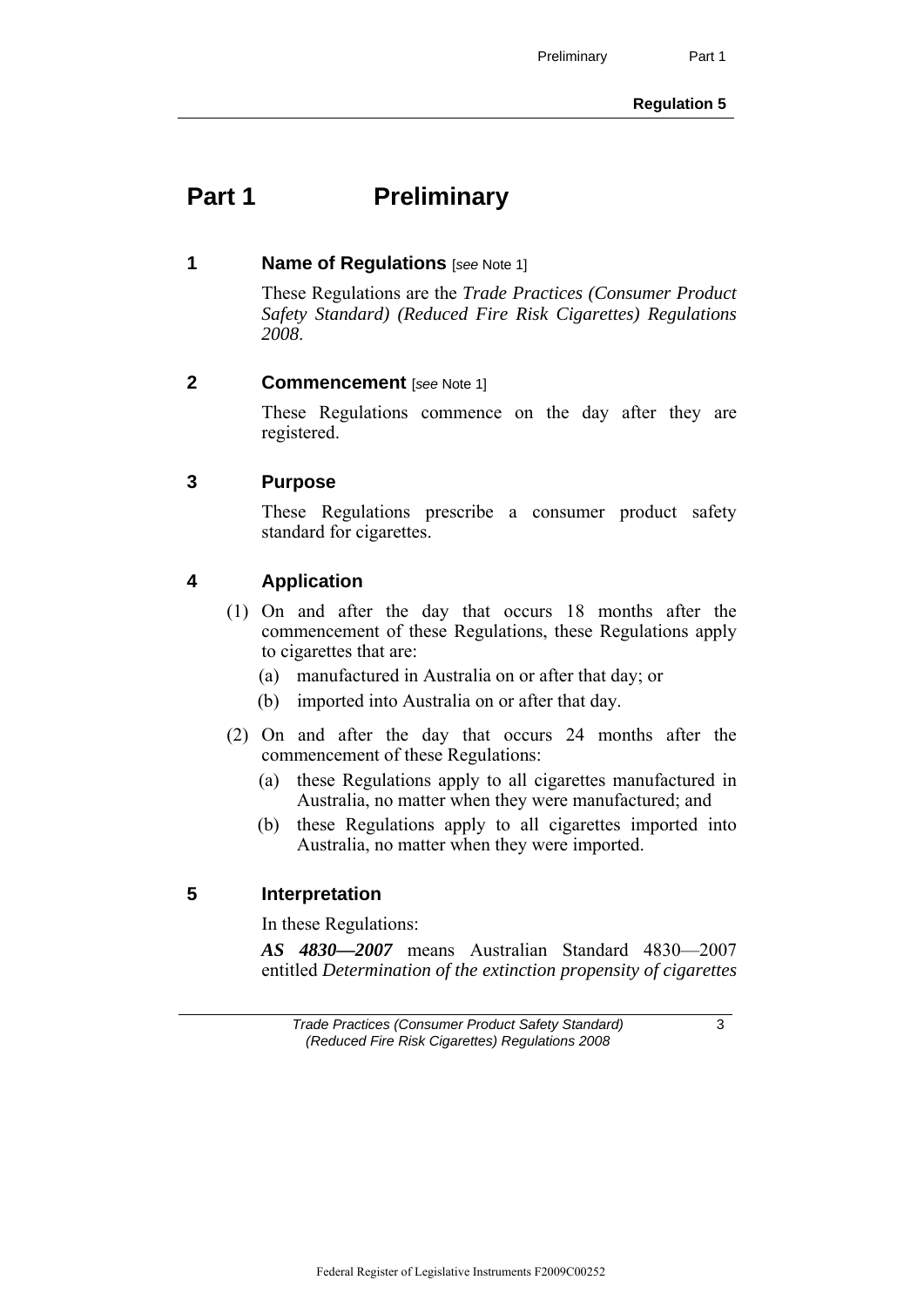#### **Regulation 6**

and published by Standards Australia as in force at the commencement of regulation 1.

*cigarette* means a roll of cut tobacco for smoking, enclosed in paper.

*full-length burn* has the same meaning as in AS 4830-2007.

*lowered permeability band*, in relation to a cigarette, means a concentric band of paper or other material that is included in, or applied to, cigarette paper in order to inhibit the burning of the cigarette.

*retail package* has the meaning given by regulation 7.

#### **6 Different kinds of cigarettes**

- (1) For these Regulations, a cigarette is of a different kind to another cigarette if they are sold under different brand names.
- (2) For these Regulations, a cigarette is of a different kind to another cigarette if:
	- (a) they are sold under the same brand name; and
	- (b) they are distinguished in 1 or more of the following ways:
		- (i) they contain or do not contain menthol;
		- (ii) they are flavoured differently in another way;
		- (iii) they have different contents of tar;
		- (iv) they allegedly differ in 'mildness';
		- (v) they have or do not have a filter tip or cork tip;
		- (vi) they are of different lengths or mass.

#### **7 Retail package**

- (1) A retail package is a package in which cigarettes are sold at retail.
- (2) If:
	- (a) 1 or more packages are contained inside a larger package; or
	- (b) 2 or more packages are combined to form a larger package;

and the whole package is offered for retail sale as 1 unit: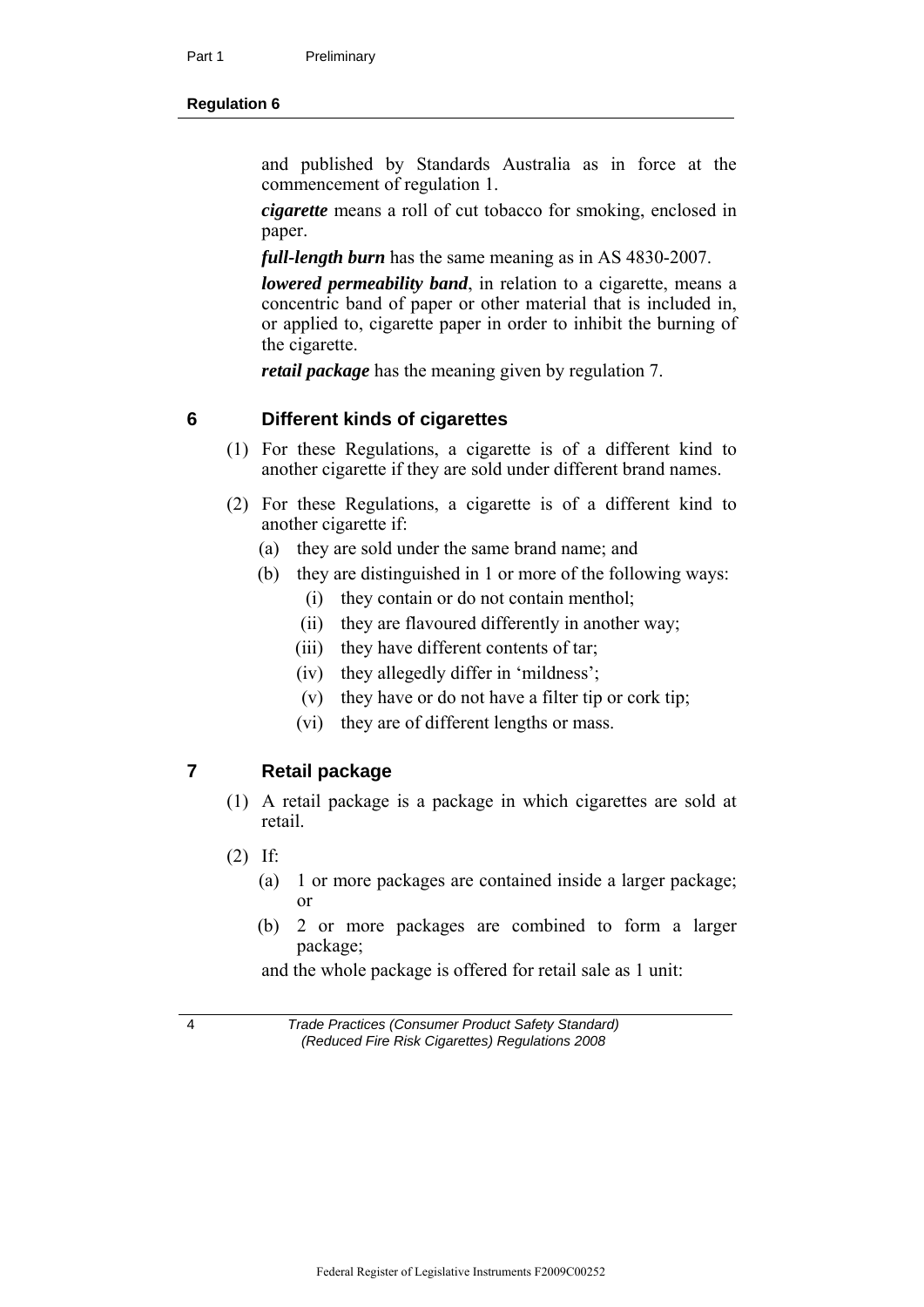- (c) the larger package is a retail package; and
- (d) each smaller package is a retail package.

*Example* 

Packets of cigarettes in a carton.

#### (3) However:

- (a) a display case that is not sold with cigarettes displayed in it is not a retail package; and
- (b) if:
	- (i) a retail package is normally sold wrapped in a wrapper (including, but not limited to, a transparent wrapper) that is normally removed from the package when the package is opened; and
	- (ii) the wrapper is not a larger package described in subregulation (2);

the wrapper is not part of the retail package.

*Trade Practices (Consumer Product Safety Standard) (Reduced Fire Risk Cigarettes) Regulations 2008* 

5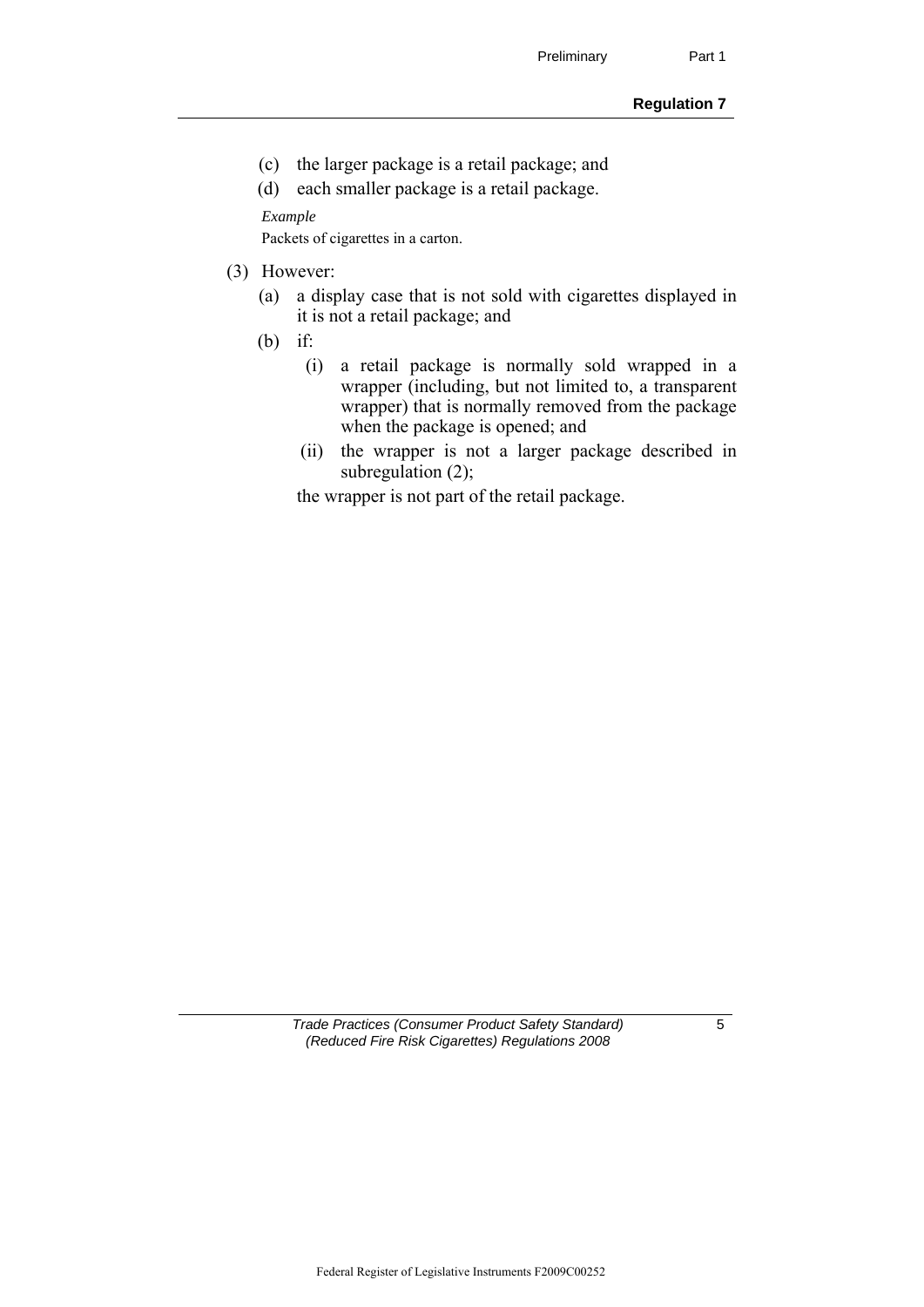# **Part 2 Safety standard for cigarettes**

## **Division 1 Safety standard**

#### **8 Safety standard**

- (1) For subsection 65C (2) of the Act, this Part prescribes a consumer product safety standard for cigarettes.
- (2) The standard consists of the following requirements:
	- (a) the performance requirements set out in Division 2;
	- (b) the testing requirements set out in Division 3;
	- (c) the packaging and marking requirements set out in Division 4.

#### **9 Compliance with safety standard**

- (1) Cigarettes must comply with the performance requirements set out in Division 2.
- (2) For the purpose of determining compliance with the performance requirements set out in Division 2, cigarettes must be tested in accordance with the testing requirements set out in Division 3.
- (3) Cigarettes must be packaged in accordance with the packaging and marking requirements set out in Division 4.

### **Division 2 Performance requirements**

#### **10 Performance requirements**

 At least 75% of the cigarettes that are tested in a test trial described in regulation 12 must fail to achieve full-length burns.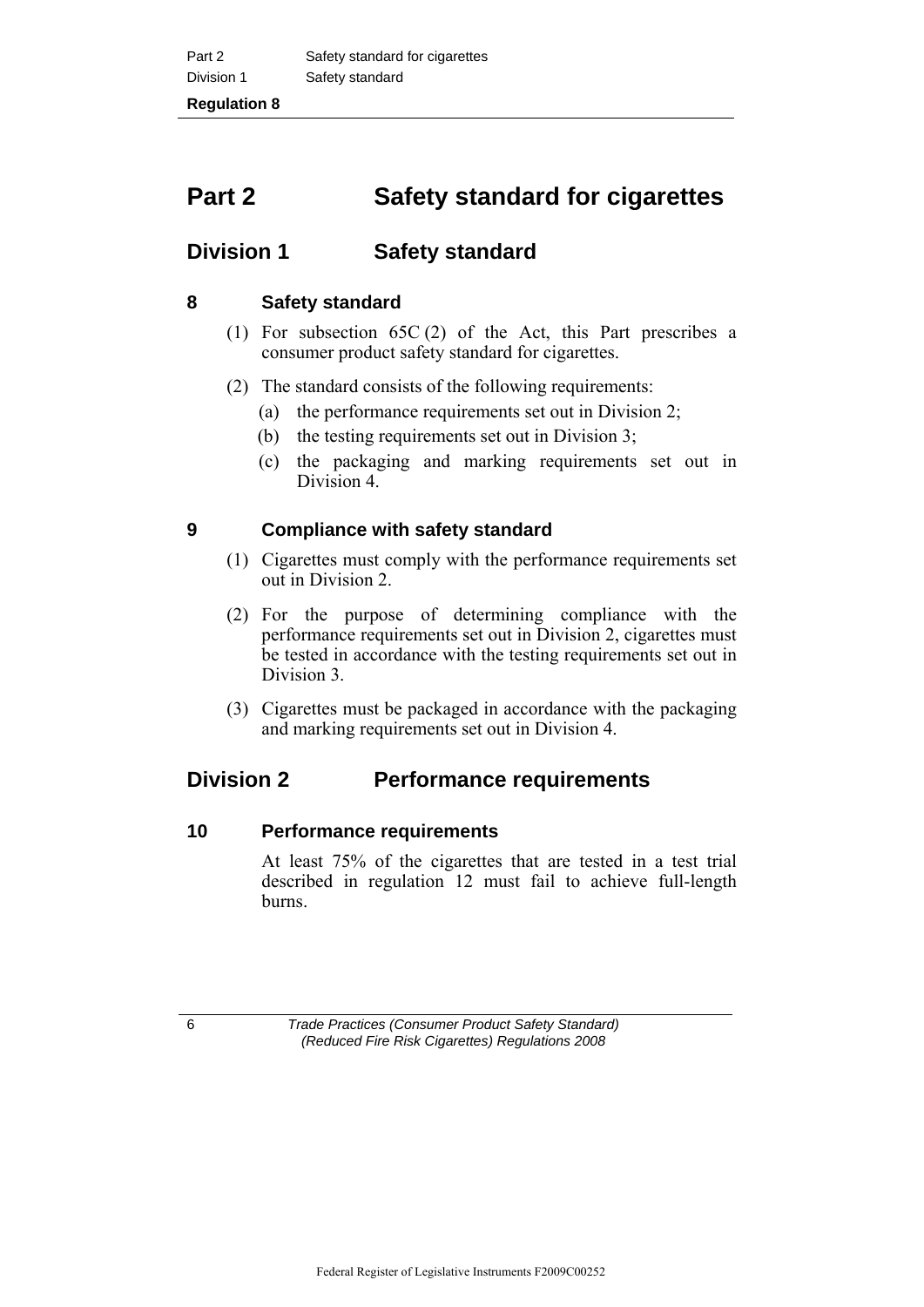# **Division 3 Testing requirements**

#### **11 Testing standard**

 Subject to regulations 12 and 13, cigarettes must be tested in accordance with AS 4830—2007.

#### **12 Testing requirements**

- (1) Cigarettes must be tested as part of a test trial.
- (2) Each test of a cigarette in a test trial must be conducted on 10 layers of filter paper.
- (3) Each test trial must consist of 40 replicated tests.
- (4) Each different kind of cigarette must be tested in a separate test trial.
- (5) Cigarettes that use lowered permeability bands must also comply with the requirements in regulation 13.

#### **13 Lowered permeability bands**

- (1) For subregulation 12 (5), cigarettes that use lowered permeability bands must have at least 2 identical bands surrounding the tobacco column.
- (2) At least 1 complete band must be located not less than 15 mm from the lighting end of the cigarette.
- (3) For filter cigarettes, if the bands are positioned on the cigarette by design:
	- (a) at least 1 band must be located not less than 15 mm from the lighting end of the cigarette; and
	- (b) at least 1 band must be located not less than 10 mm from the filter end of the tobacco column.
- (4) For non-filter cigarettes, if the bands are positioned on the cigarette by design:
	- (a) at least 1 band must be located not less than 15 mm from the lighting end of the cigarette; and

*Trade Practices (Consumer Product Safety Standard) (Reduced Fire Risk Cigarettes) Regulations 2008* 

7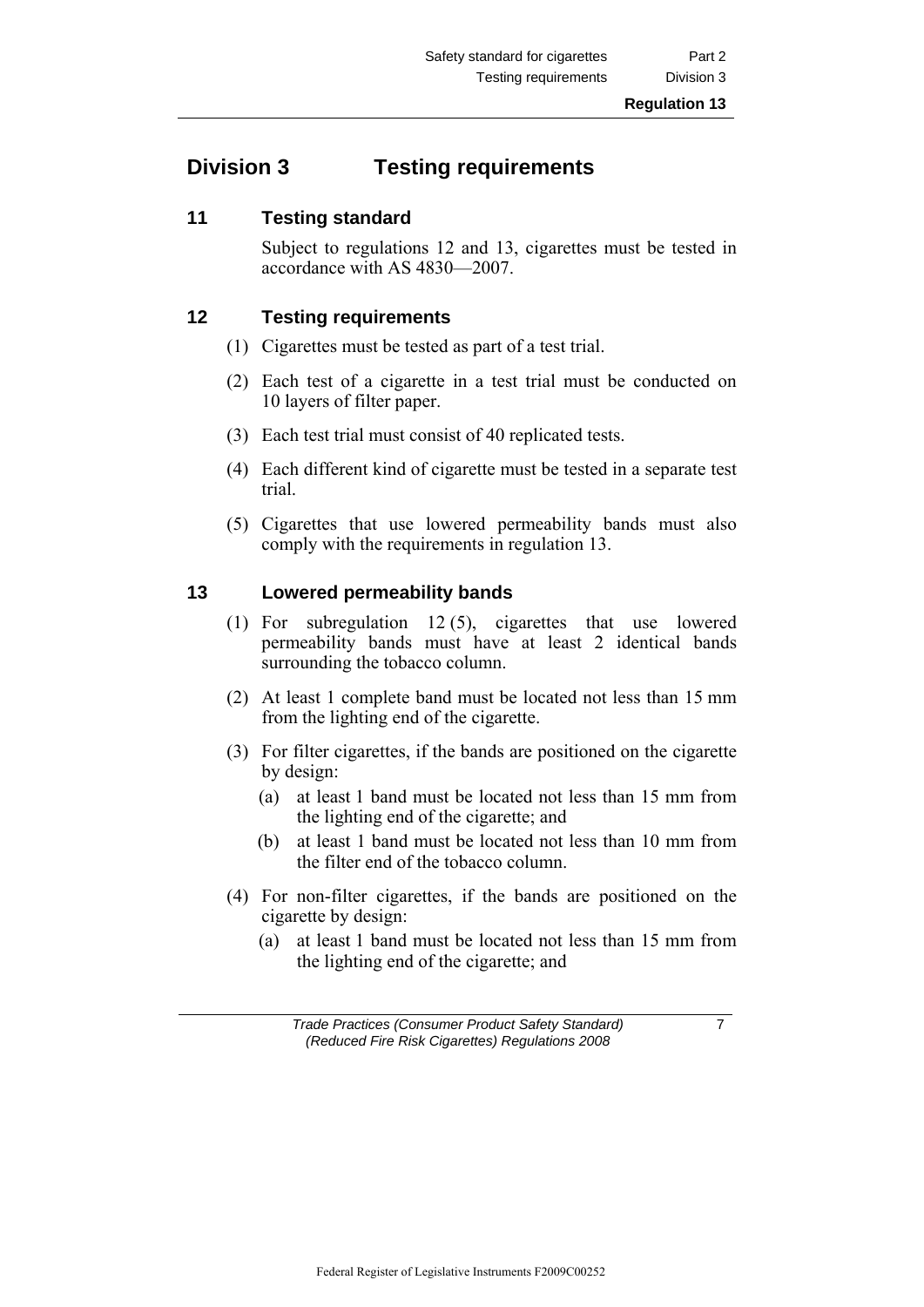(b) at least 1 band must be located not less than 10 mm from the labelled end of the tobacco column.

## **Division 4 Packaging and marking requirements**

#### **14 Packaging and marking requirements**

- (1) Retail packages must not contain cigarettes that do not meet the performance requirements set out in Division 2.
- (2) Each retail package must bear the following statement:

 'AUSTRALIAN FIRE RISK STANDARD COMPLIANT. USE CARE IN DISPOSAL'.

- (3) The statement must be clearly legible and must not obscure any warning message, explanatory message or graphic required under the *Trade Practices (Consumer Product Information Standards) (Tobacco) Regulations 2004*.
- (4) The statement may be printed on an adhesive label that is affixed to the retail package.
- (5) The adhesive label must be fastened firmly to the retail package so as not to be easily removable.
- (6) For subregulation (5), in determining whether an adhesive label can easily be removed, regard must be had to:
	- (a) the expected life-span of the package; and
	- (b) whether the label can be removed without damaging either the label or the packaging.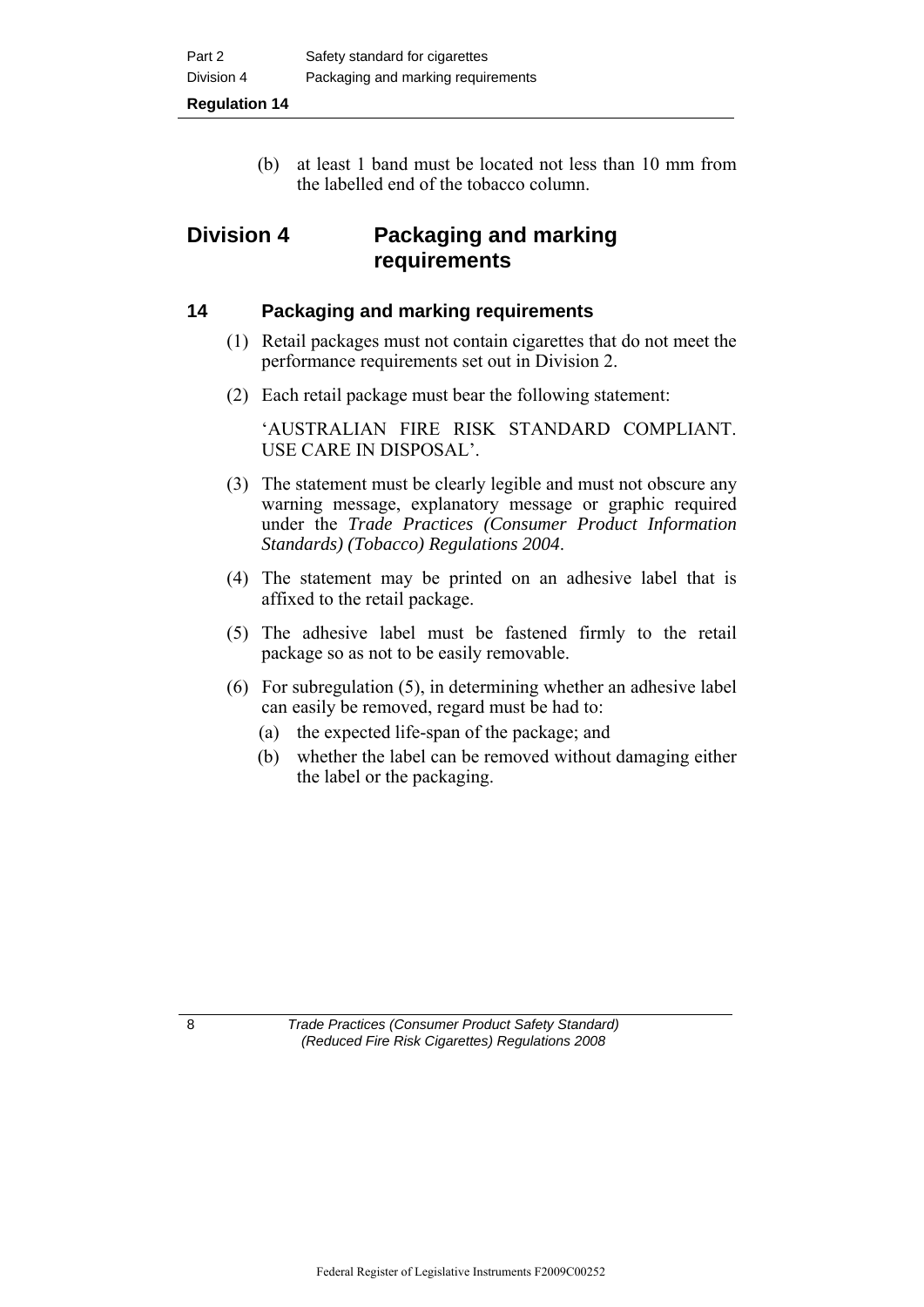**Table of Instruments** 

# **Notes to the** *Trade Practices (Consumer Product Safety Standard) (Reduced Fire Risk Cigarettes) Regulations 2008*

#### **Note 1**

The *Trade Practices (Consumer Product Safety Standard) (Reduced Fire Risk Cigarettes) Regulations 2008* (in force under the *Trade Practices Act 1974*) as shown in this compilation comprise Select Legislative Instrument 2008 No. 195 amended as indicated in the Tables below.

### **Table of Instruments**

| Year and<br><b>Number</b> | Date of FRLI<br>registration      | Date of<br>commencement | Application,<br>saving or<br>transitional<br>provisions |
|---------------------------|-----------------------------------|-------------------------|---------------------------------------------------------|
| 2008 No. 195              | 22 Sept 2008 (see<br>F2008L03475) | 23 Sept 2008            |                                                         |
| 2009 No. 66               | 14 Apr 2009 (see<br>F2009L01271)  | 15 Apr 2009             |                                                         |

*Trade Practices (Consumer Product Safety Standard) (Reduced Fire Risk Cigarettes) Regulations 2008* 

 $\overline{9}$